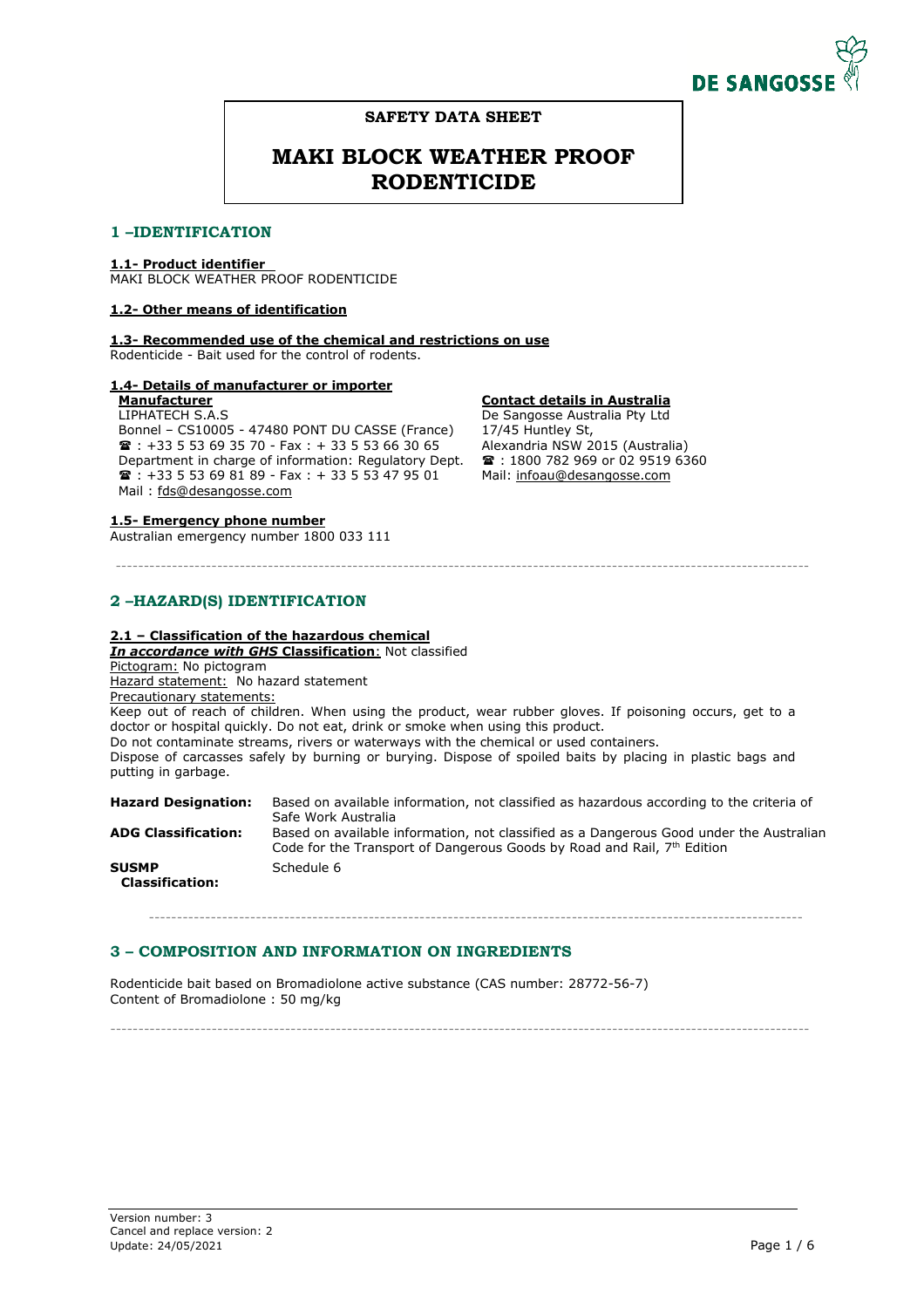

# **4 - FIRST AID MEASURES**

# **4.1- Description of necessary first aid measures**

### **GENERAL INFORMATION:**

In all cases of suspected exposure, medical assistance should be sought immediately. Show this data sheet. See antidotal therapy below. Note that poisoning symptoms may develop over the course of several days.

# **EYE CONTACT:**

- Hold eye open and rinse slowly and gently with water for 15-20 minutes.
- Remove contact lenses, if present, after the first 5 minutes, then continue rinsing eye.
- Monitor for symptoms described above.

#### **INHALATION:**

• The preparation is a non-dusty bait. Inhalation is not applicable as a route of exposure.

#### **SKIN CONTACT:**

- Remove contaminated clothing. Launder before re-use.
- Rinse skin immediately with soap and water.
- Monitor for symptoms.

#### **INGESTION:**

- Wash out mouth with plenty of water.
- If swallowed, seek medical advice immediately and show the container/label/safety data sheet.
- Do not induce vomiting unless told to do so by the poison control centre or doctor.
- Do not give anything by mouth to an unconscious person.

# **4.2- Symptoms caused by exposure**

Clinical symptoms: nosebleed, gum bleed, spitting blood, multiple or large haematoma, generally sudden appearance of an unusual visceral pain.

Biological symptoms: blood in the urine, increase in coagulation time.

# **4.3- Medical attention and special treatment**

Primary treatment is antidotal therapy rather than clinical assessment. Antidotal therapy: SPECIFIC vitamin K1 (phytomenadione). Analogues of Vitamin K1 (vitamin K3: menadione for example) are not very active and should not be used. The efficacy of the treatment should be followed by measuring the coagulation time. The treatment should not be discontinued until the coagulation time returns to normal and REMAINS normal. In case of serious intoxication, it may be necessary to administer, in addition to vitamin K1, blood or frozen fresh plasma or PPSB coagulant blood fraction transfusions.

----------------------------------------------------------------------------------------------------------------------------

# 5 – FIREFIGHTING MEASURES

#### **5.1- Suitable extinguishing equipment**

Use foam, dry chemical, carbon dioxide, or water spray when fighting fires involving this material. Foam or dry chemical fire extinguishing system is preferred to prevent excessive water run off.

# **5.2- Special hazards arising from the chemical**

The mixture is not known to produce hazardous decomposition products under normal storage conditions. Normal products of organic combustion will be released under conditions of pyrolysis or combustion.

#### **5.3- Special protective equipment and precautions for firefighters**

Wear breathing apparatus and appropriate protective clothing.

----------------------------------------------------------------------------------------------------------------------------

# **6 - ACCIDENTAL REALEASE MEASURES**

#### **6.1- Personal precautions, protective equipment and emergency procedures**

Operators must observe precautions during handling and storage. See also section 8 of this safety data sheet.

#### **6.2- Environmental precautions**

In case of major spillage in water, prevent entry into drains and waterways. If polluted water reaches drainage systems or water courses, immediately inform the competent authorities.

#### **6.3- Methods and materials for containment and cleaning up**

Collect or sweep up the product into containers for recovery and disposal. After removal, clean contaminated area with water and detergent. Avoid the entry of washings into drains or waterways. See section 13 concerning disposal methods.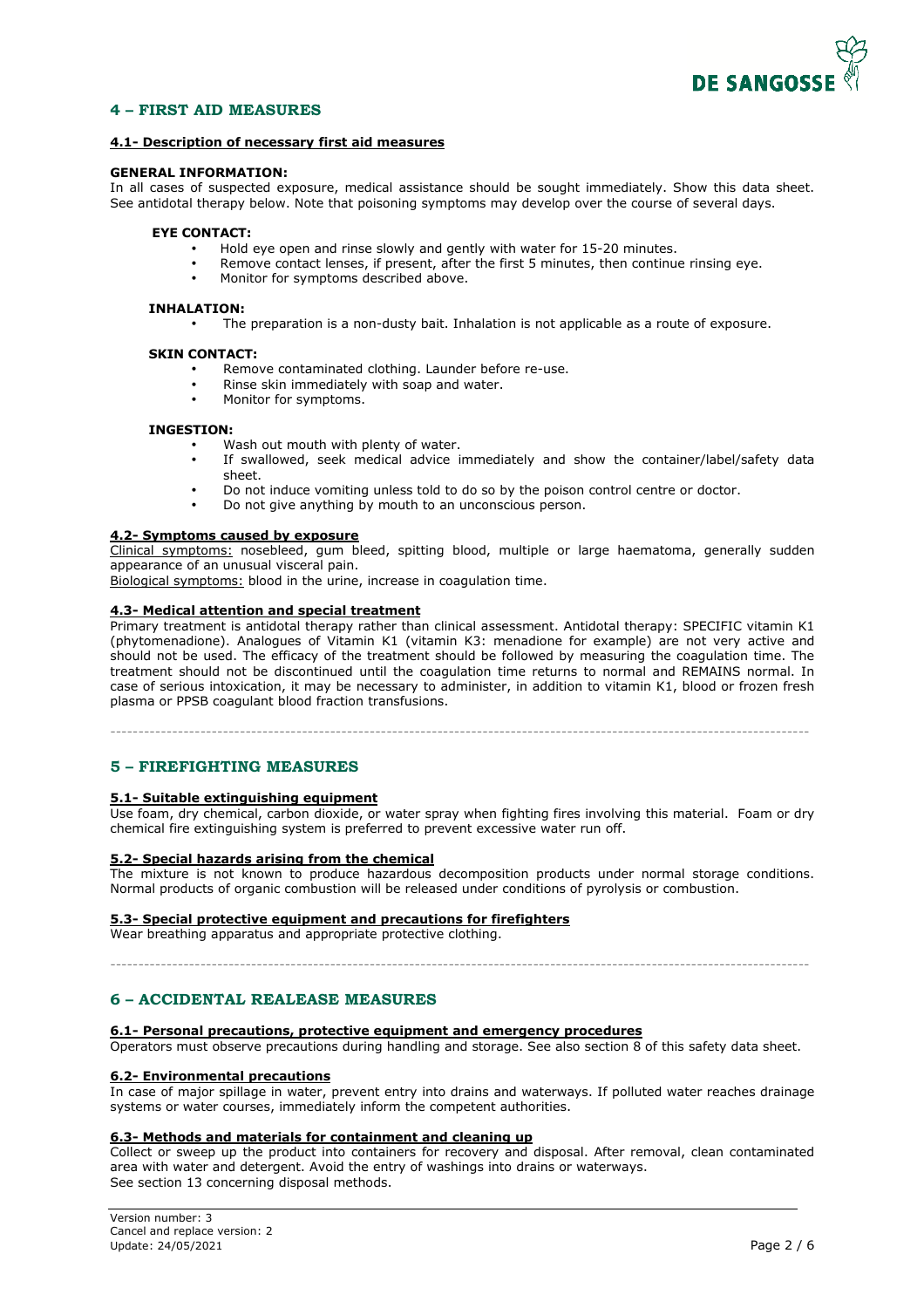

# 7 – HANDLING AND STORAGE

# **7.1- Precautions for safe handling**

Read carefully the label before handling/use. Protective equipment: see section 8. Users should wash hands immediately after handling. When using, do not eat, drink or smoke.

----------------------------------------------------------------------------------------------------------------------------

----------------------------------------------------------------------------------------------------------------------------

#### **7.2- Conditions for safe storage, including any incompatibilities**

Store securely. Store in the original packaging. Keep away from food and out of reach of children.

# 8 – EXPOSURE CONTROLS AND PERSONAL PROTECTION

#### **8.1– Exposure control measures**

Exposure limits are not determined for Bromadiolone active substance.

#### **8.2- Biological monitoring**

No information available.

#### **8.3- Control banding**

No information available.

#### **8.4- Engineering controls**

No information available.

#### **8.5- Individual protection measures, for example personal protective equipment (PPE)**

Operators should be aware that the active substance may cause serious damage to health by prolonged exposure. In case of frequent or prolonged use, monitoring of coagulation time is recommended.

#### **EYE AND FACE PROTECTION**:

Eye protection is not necessary if using according to recommendations.

#### **SKIN PROTECTION**:

Specific protective clothing or other personal protective equipment is not required if using according to recommendations. It is recommended that operators wear disposable latex or similar gloves. Care should be taken when removing and disposing of gloves. Users should wash hands immediately after handling in all cases.

----------------------------------------------------------------------------------------------------------------------------

----------------------------------------------------------------------------------------------------------------------------

#### **RESPIRATORY PROTECTION**:

Not applicable.

#### **THERMAL HAZARDS**:

Not applicable.

# 9 - PHYSICAL AND CHEMICAL PROPERTIES

**PHYSICAL STATE**: Solid Block **COLOUR :** Green **ODOUR**: Paraffin **FLASH POINT**: Not applicable to solid substances **FLAMMABILITY**: Not highly flammable **OXIDISING PROPERTIES**: Not oxidising **EXPLOSIVITY**: Does not have explosive potential **WATER SOLUBILITY**: Not soluble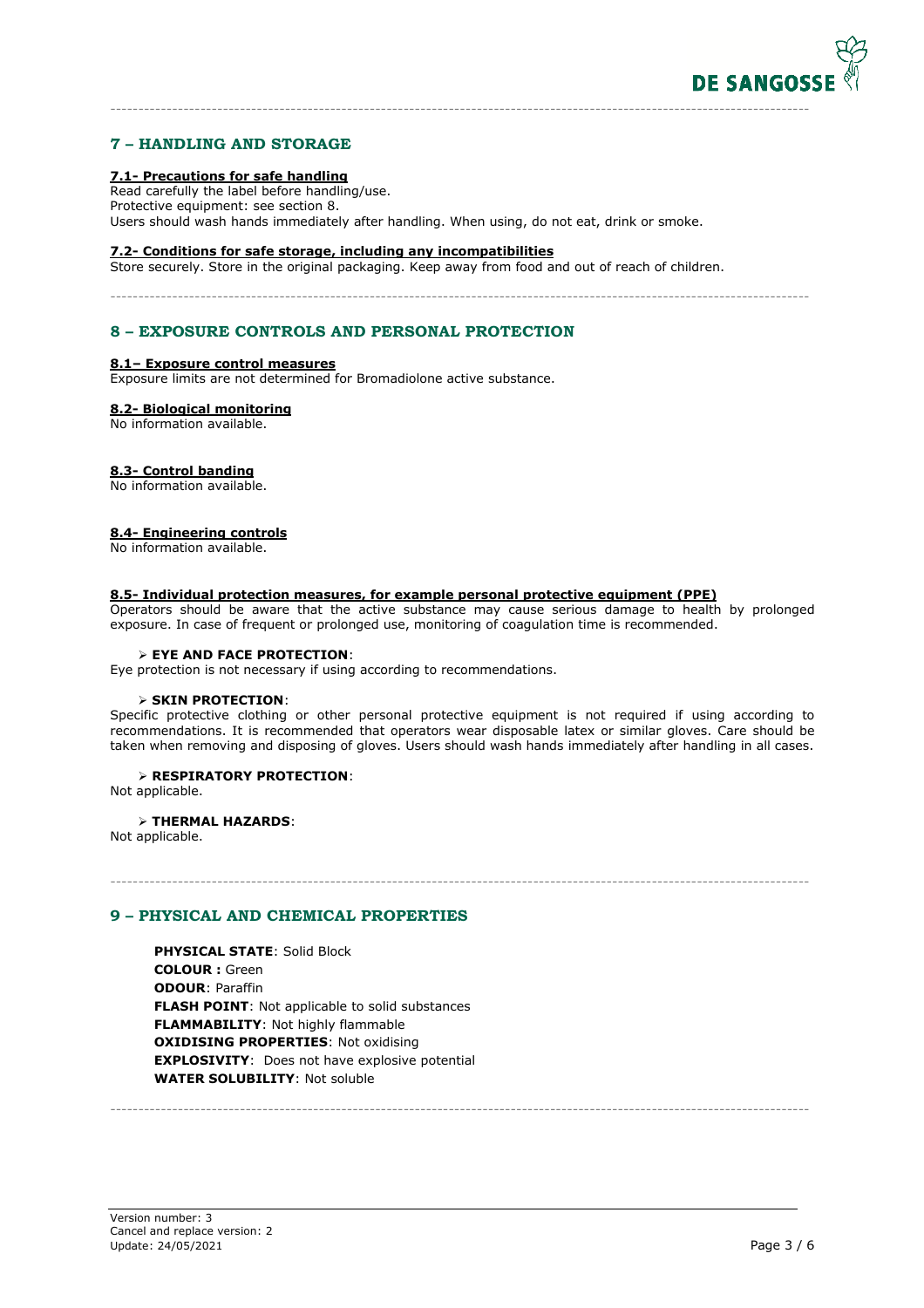

# 10 - STABILITY AND REACTIVITY

# **10.1- Reactivity**

The mixture is not known to undergo hazardous reactions under normal handling conditions.

# **10.2- Chemical stability**

The mixture is stable under normal ambient conditions.

#### **10.3- Possibility of hazardous reactions**

The mixture is not known to undergo hazardous reactions in contact with other substances.

# **10.4- Conditions to avoid**

None known.

# **10.5- Incompatible materials**

None known

#### **10.6- Hazardous decomposition products**

The mixture is not known to produce hazardous decomposition products under normal storage conditions. Normal products of organic combustion will be released under conditions of pyrolysis or combustion

----------------------------------------------------------------------------------------------------------------------------

# 11 - TOXICOLOGICAL INFORMATION

# **11.1- Information on toxicological effects**

**ACUTE TOXICITY**  Studies conducted on the mixture  $LD_{50}$  oral (Rat): > 5000 mg/kg LD<sub>50</sub> dermal (Rabbit):  $> 2000$  mg/kg

LC<sub>50</sub> Inhalation: Not applicable.

# **CHRONIC TOXICITY**

Studies conducted on active substance Bromadiolone LOAEL (Dog): 20 µg/kg bw/day NOAEL (Dog): 8 µg/kg bw/day The substance is therefore classified as having danger of serious damage to health by prolonged exposure.

# **SKIN CORROSION/IRRITATION**

Not irritant.

# **SERIOUS EYE DAMAGE/IRRITATION**

Not irritant.

#### **RESPIRATORY OR SKIN SENSITISATION**

Not sensitising.

### **GERM CELL MUTAGENICITY**

No data available for the mixture. Active substance Bromadiolone: No in vivo or in vitro evidence of mutagenicity.

#### **CARCINOGENICITY**

No data available for the mixture. Active substance Bromadiolone: No evidence of carcinogenicity.

# **REPRODUCTIVE TOXICITY**

No data available for the mixture. Active substance Bromadiolone: No evidence of reproductive toxicity

# **SPECIFIC TARGET ORGAN TOXICITY (STOT) – SINGLE EXPOSURE**

No data available.

#### **SPECIFIC TARGET ORGAN TOXICITY (STOT) – REPEATED EXPOSURE**  No data available.

# **ASPIRATION HAZARD**

No data available.

# **11.2- Information on possible routes of exposure**

The possible routes of exposure are: oral, dermal, and ocular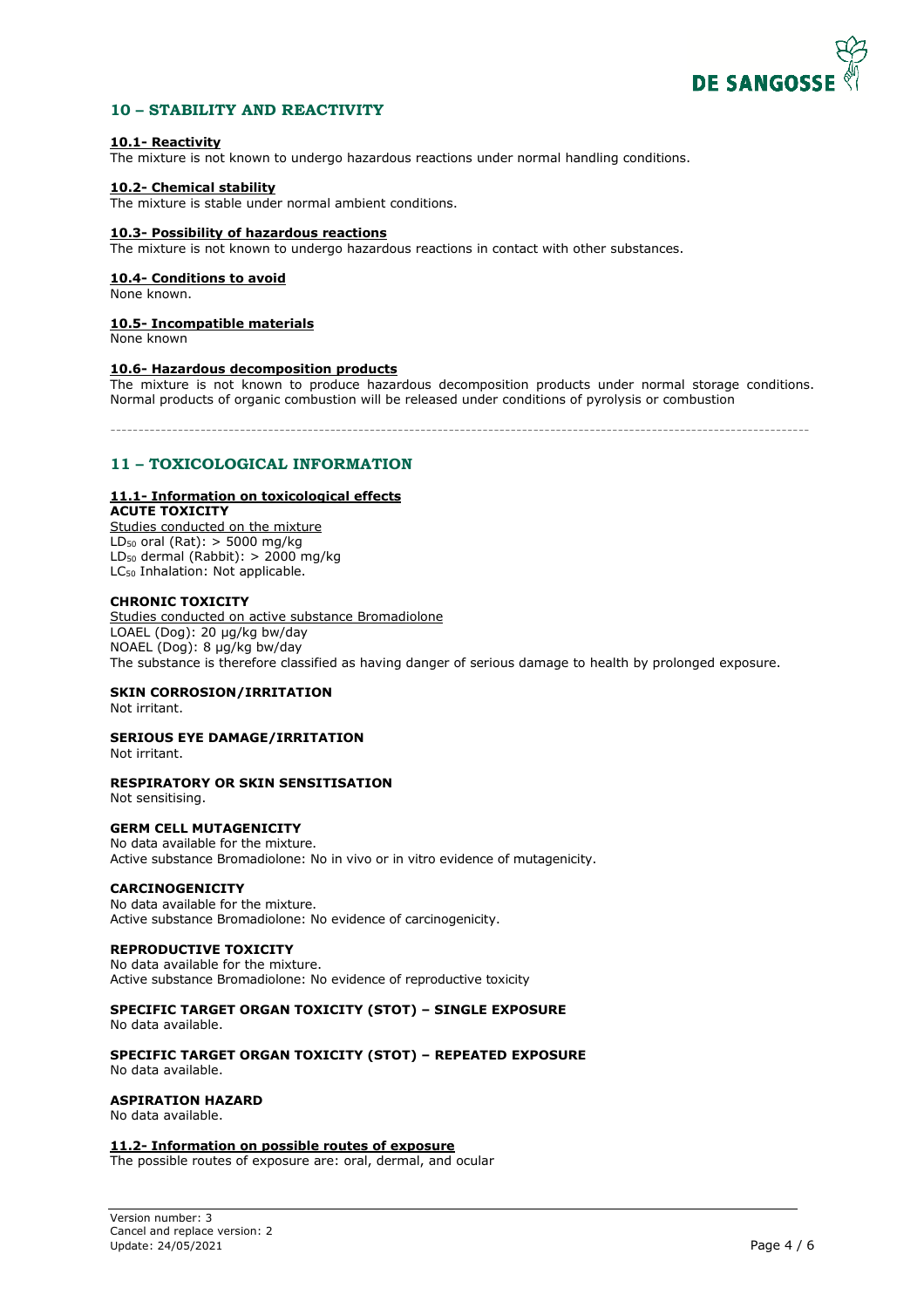

# **11.3 – Early onset symptoms related to exposure**

None. See delayed effects hereunder.

# **11.4 – Delayed health effects from exposure**

Clinical symptoms: nosebleed, gum bleed, spitting blood, multiple or large haematoma, generally sudden appearance of an unusual visceral pain.

Biological symptoms: blood in the urine, increase in coagulation time.

# **11.5 – Exposure levels and health effects**

No data available.

# **11.6 – Interactive effects**

No data available.

---------------------------------------------------------------------------------------------------------------------

# 12 – ECOLOGICAL INFORMATION

# **12.1- Ecotoxicity**

Studies conducted on active substance Bromadiolone

# **AQUATIC ACUTE TOXICITY**

LC50 Fishes (96 h): > 8 mg/l *(Oncorhynchus Mykiss)*  EbC50 Algae (72 h): 0.17 mg/l *(Scenedesmus subspicatus)*  EC50 Daphnis (48 h): 2 mg/L *(Daphnia magna)* The substance is very toxic to aquatic organisms.

#### **TOXICITY FOR TERRESTRIAL SPECIES**

Acute toxicity LC50 Earthworm (14 days) *(Eisenia foetida):* >8.4 mg/kg soil

# **BIRD TOXICITY**

Dietary (5 days): LC50: 62 mg/kg of food (*Colinus virginianus*) Acute toxicity (5 days): LD50: 138 mg/kg pc (*Colinus virginianus*)

# **12.2- Persistence and degradability**

The substance is not considered as easily biodegradable. Aerobic degradation: 0% degradation after 28 days.

# **12.3- Bioaccumulative potential**

Log Pow:  $3.8 - 4.1$  (20-25°C) (pH6-7). Bioaccumulative potential. Bioconcentration factor (BCF): 575

# **12.4- Mobility in soil**

The substance is considered as having low or no mobility in soil.

# **12.5 - Other adverse effects**

No data available.

# 13 - DISPOSAL CONSIDERATIONS

# **13.1- Disposal methods**

Product will be disposed of according to applicable legislation and regulations, if necessary, after consulting an authorised waste disposal company. It is recommended that the waste product is stored in specially designated spaces or destroyed in incineration facilities by the waste disposal companies.

----------------------------------------------------------------------------------------------------------------------------

Care should be taken to ensure that disposal methods to not expose the preparation to non-target wild or domestic animals or pets. Dispose of according to national/local law. Do not release into drains or waterways. Do not contaminate water, food or feed by storage or disposal.

Do not contaminate ground, waterbodies or watercourses with chemicals or used containers. Refer to local waste and environmental regulations.

The empty container should not be used for any other purpose and should be disposed of considering the comments above. Do not reuse or refill the container.

--------------------------------------------------------------------------------------------------------------------